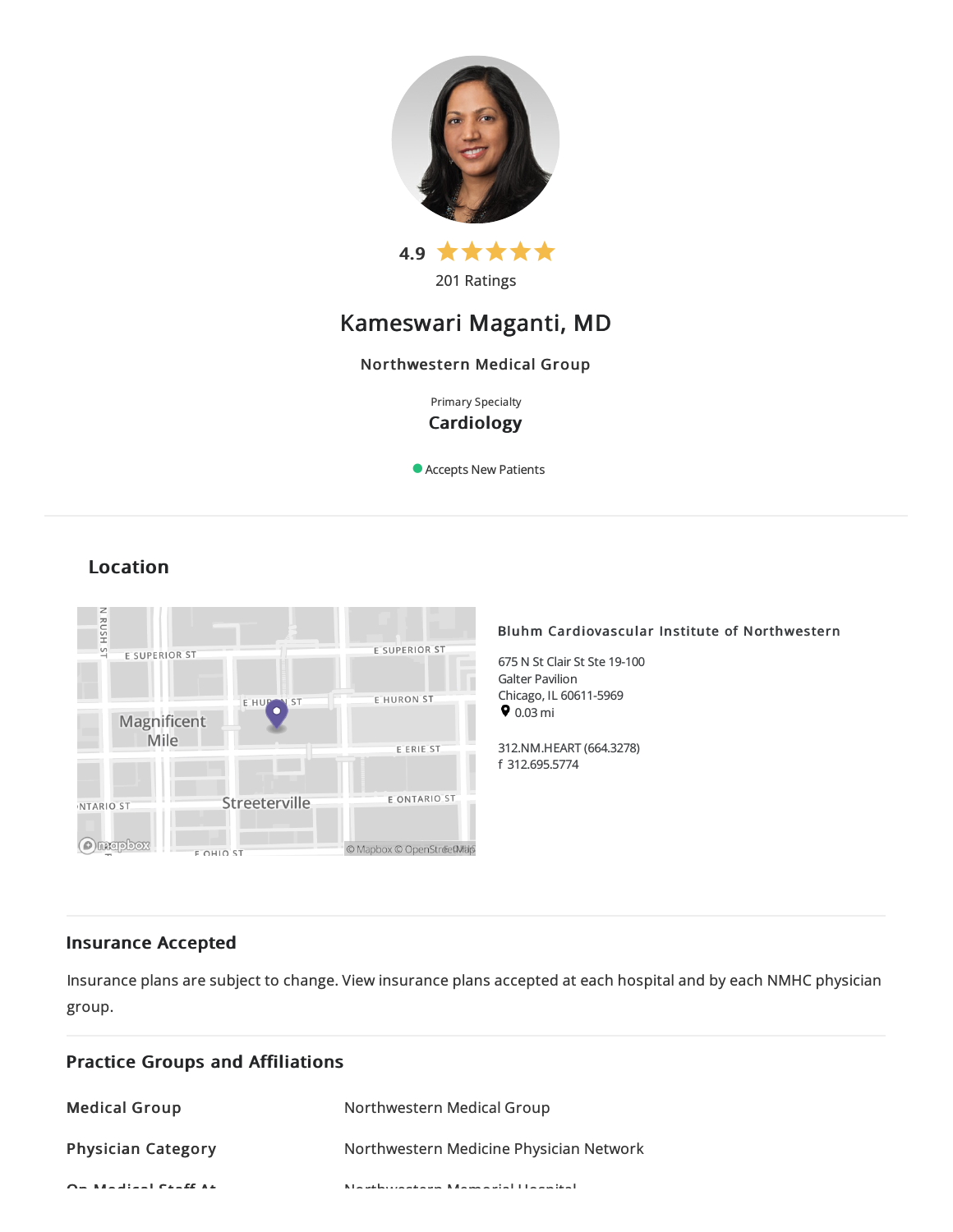# Education

| <b>Medical Education</b> | MD, Guntur Medical College - 1990                                |
|--------------------------|------------------------------------------------------------------|
| Residency                | Louis A Weiss Memorial Hospital - 1997                           |
| Fellowship               | University of Nebraska Medical Center College of Medicine - 2000 |

# Board Certifications

American Board of Internal Medicine- Cardiovascular Disease(Certified)

# Practice Focus Areas

| Coronary Artery Disease | <b>General Cardiology</b>     |
|-------------------------|-------------------------------|
| Echocardiography        | Women's Cardiovascular Health |

# Ratings & Reviews

At Northwestern Medicine, our patient's feedback is important to us. While different care providers have their own unique strengths, we strive to be as transparent as possible with our quality of care. Read more

# Care Provider Ratings

Overall rating



Reviews From Patients 132 Reviews

AUGUST 282021

She is professional, caring and very informed on current topics in Cardiology.

AUGUST 282021

She's friendly, personable and explains things in a way that you can easily understand.

AUGUST 72021

# Thorough consultation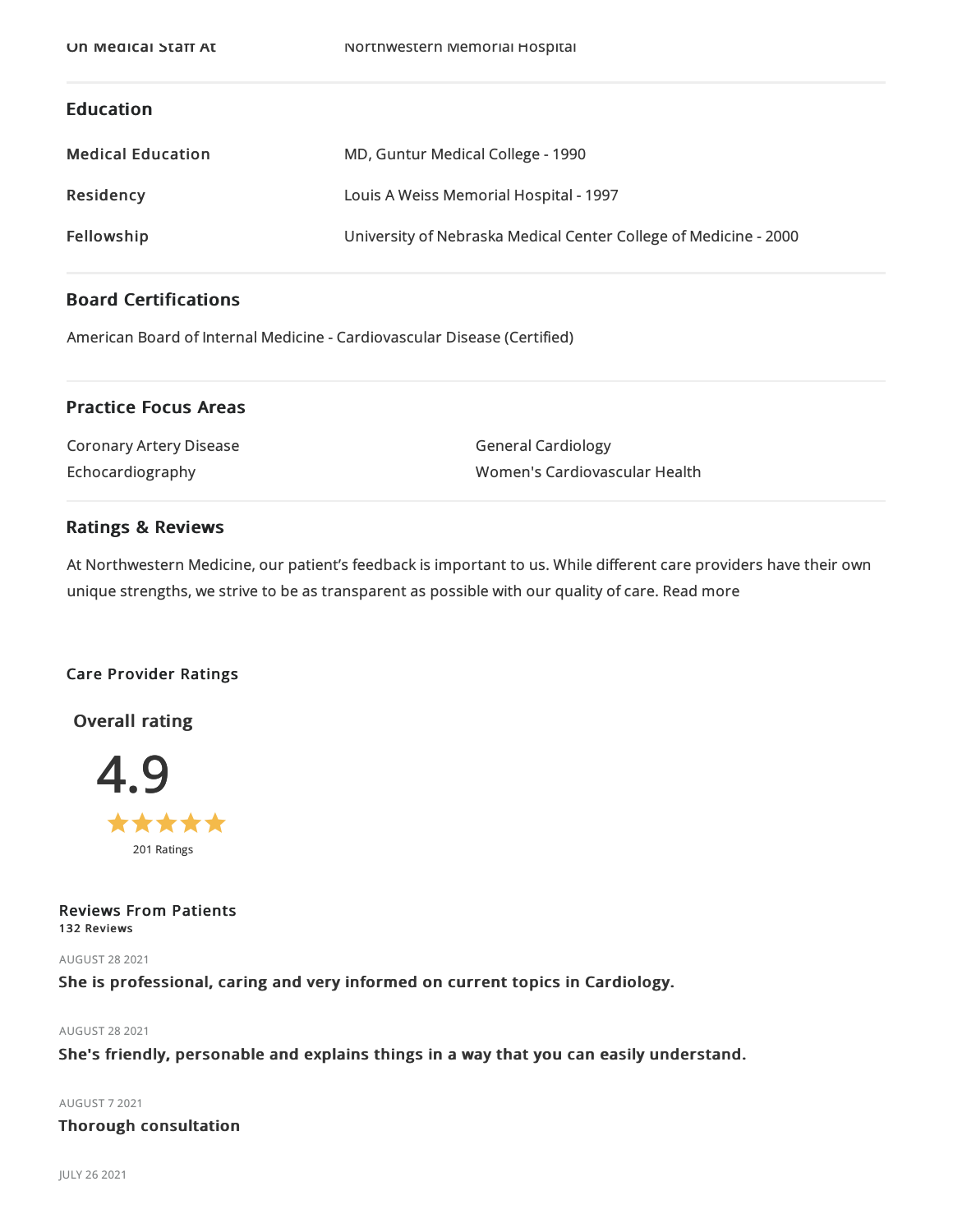She's wonderful. I'd give a 10 but I haven't met a perfect person in my 62 years. She's a knowledgeable, confident, caring, kind cardiac doctor. I'm grateful our paths crossed in the ER years ago.

### JULY 262021

Very qualified. Great rapport with patient.

### JULY 242021

Lovely person...I trust her, she always made me feel comfortable. Most of all, she laughed at my jokes!

#### JULY 212021

Dr. Maganti is very kind, compassionate, thorough, and answers all questions without being rushed. She is an excellent physician.

#### JULY 202021

She is excellent. My first time with her and she is so caring and so kind and listens. Provides tailored care not textbook care. She is amazing and such a wonderful dr.

### JULY 202021

She took great care of me and my mom, and she always seems to bring me back from whatever horrible place my health finds itself in. I trust her.

### JULY 202021

I'm very pleased with explanations on every aspect of my health problems ,are done every time and none of my questions ,are left without detailed answers ,in plain easy to understand english.

# JULY 172021

the doctor spent as much time as I needed

# JULY 162021

Very thorough and patient. She listens and makes suggestions what's best for my care and my heart!

#### JULY 102021

Great person and physician

#### JUNE 232021

She been talking care of me for 17 years She $\tilde{A}$ Ca, $-\hat{a}_n$ Cs a angel  $\tilde{A}^{\circ}$ Å $\hat{A}^{\circ}$  $\hat{A}^{\circ}$ Å $\hat{A}$ 

#### JUNE 222021

Best Cardiologist, EVER!! Put Dr. Maganti in one of your commercials!

# JUNE 192021

# She is a wonderful doctor

#### MAY 27 2021

Very well informed and makes sure you get the best treatment for your situation.

#### MAY 26 2021

She remembers my history and is truly interested in me as a real person. She treats me with respect.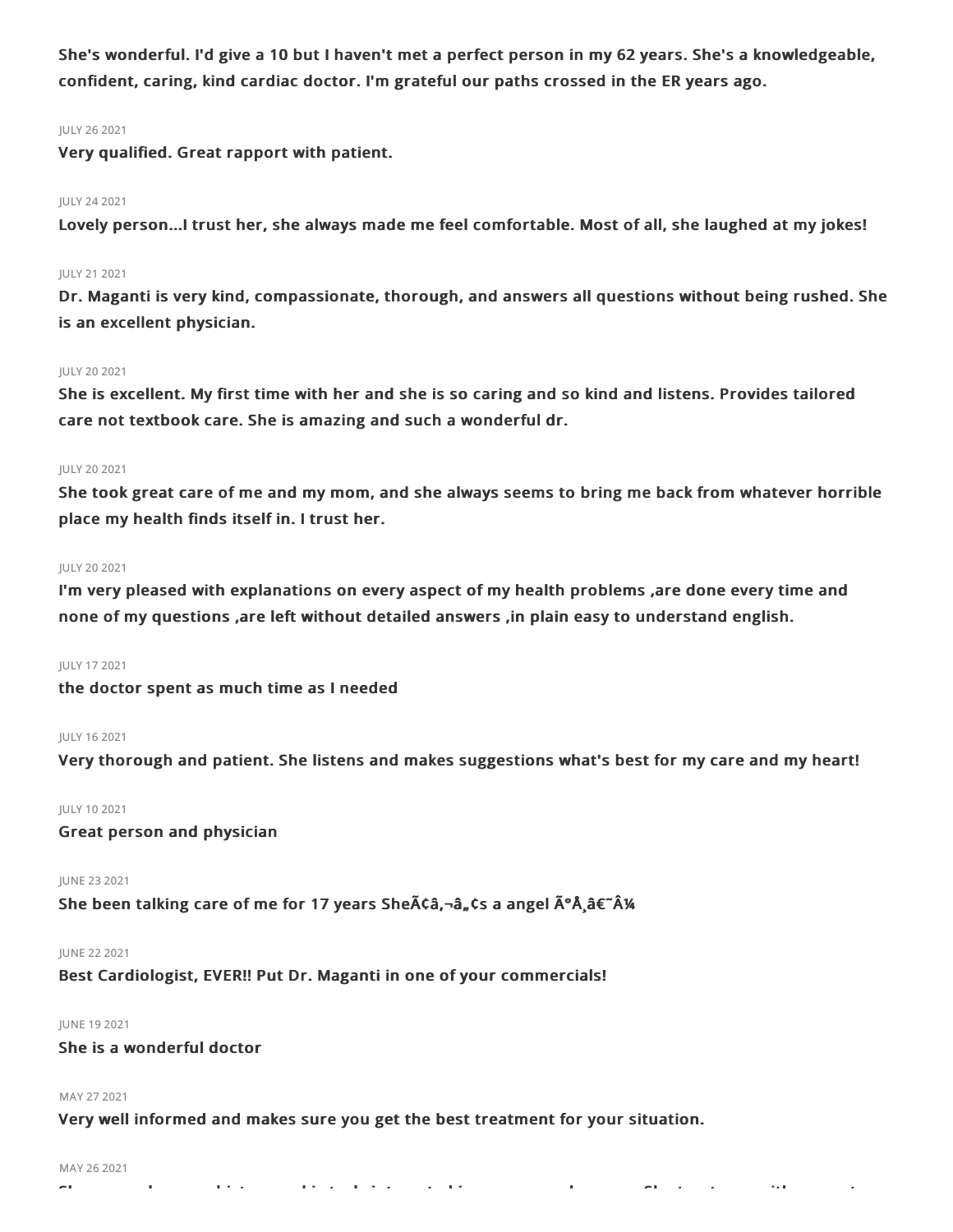She remembers my history and is truly interested in me as a real person. She treats me with respect. After each visit, I always cry a little because  $\tilde{A}$ câ, $\tilde{\sigma}$ , $\tilde{\sigma}$ ,  $\tilde{\sigma}$  so lucky to have such a great cardiologist managing my care with my other 2 cardiologists.

# MAY 242021

She takes good care of me l am very pleased with her

### MAY 182021

Friendly, thorough and generous with her time

#### MAY 172021

I am still alive. No mean trick.

### MAY 112021

Very engaging and thorough.

# MAY 112021

She listens and tries to help me get on the path to good health.

### MAY 62021

Dr Maganti is very knowledgeable and personable.

## MAY 42021

She great. It took us a bit to get on the same page. I am a a unique person and there is a learning curve.

#### APRIL272021

One of the nicest and most competent doctors I have known

# APRIL 13 2021

# She is the best

# **APRIL 5 2021**

Dr. Maganti is personable, extremely proficient, and though.

# MARCH 30 2021

While very professional, her interface with me communicates genuine concern for my health and welfare. She spends the time with me which I need. I never feel rushed or pressured to leave. More importantly, I trust and respect her medical judgment!

# MARCH 30 2021

She demonstrates respect for her patients and listens to their concerns thus using her expertise to engage them in selection of the best treatment option.

# MARCH 272021

She $\tilde{A}$ Ca,-a, Cs very thorough,very knowledgeable and connects well with her patient.

#### MARCH 122021

Muy buena doctora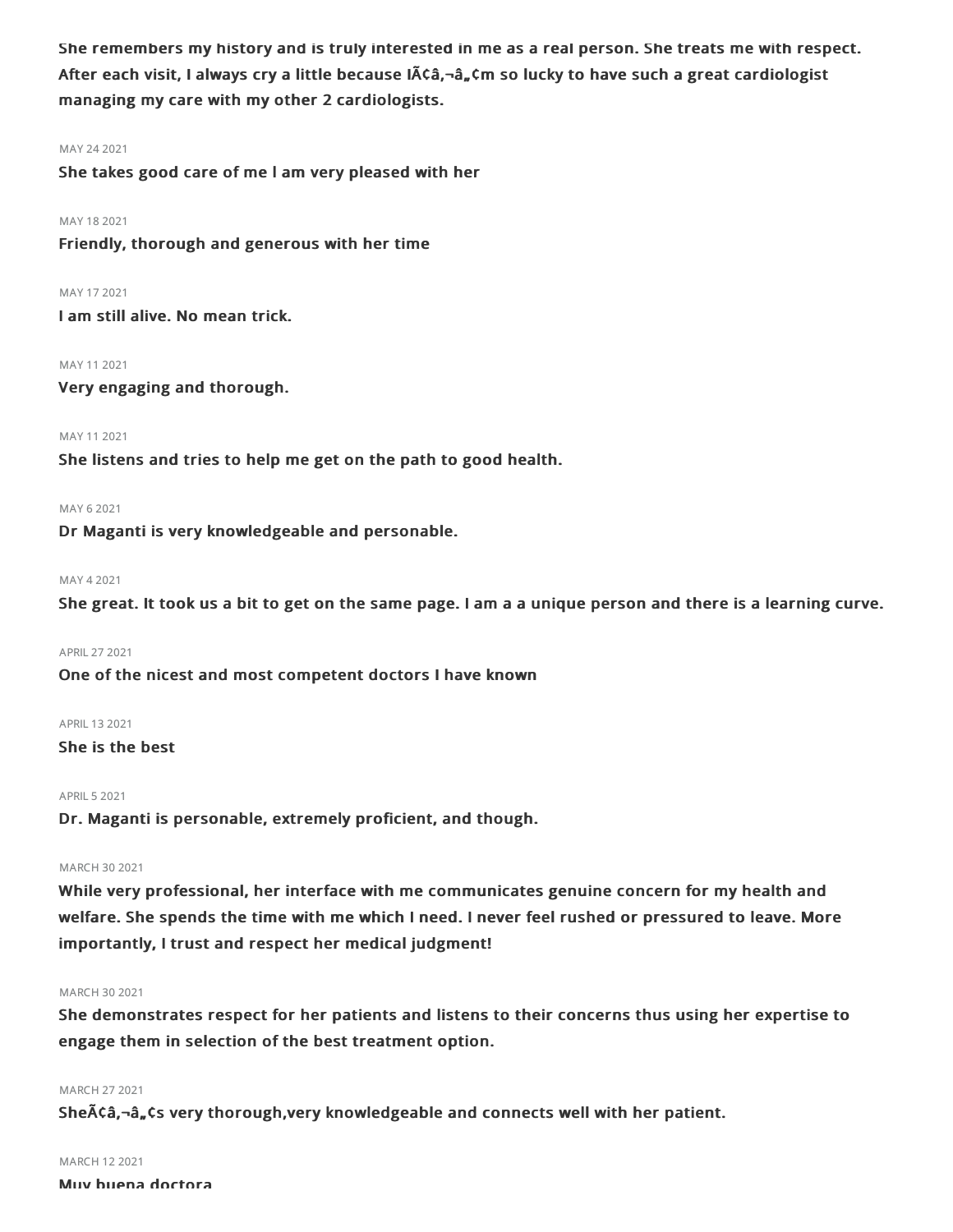#### MARCH 72021

I didn't actually get to talk to her, the tech failed on my visit. But my past interactions have been pleasant.

#### MARCH 52021

Really cares about her patient. Very knowledgeable.

#### **FEBRUARY 23 2021**

Dr. Maganti is an expert in her field. She is extremely caring, explains everything wonderfully well and is very thorough. She has been my sons cardiologist for 8 years and now she is mine.

#### **FEBRUARY 23 2021**

Great doctor and explained things carefully

#### FEBRUARY 23 2021

She is fantastic. She was the only doctor to figure out what medicine I should take and the right dose for my high blood pressure. My mom sees her as well as recommended her to me. We are currently going to schedule an appointment for my father in law to see her too.

#### FEBRUARY 19 2021

Expert care, patient centered, provided sufficient time for full discussion, interested in me as a person, and responded to my questions with thoughtful answers.

FEBRUARY 162021

She is a very good heart doctor

FEBRUARY 62021

have been seeing her for many years

### FEBRUARY 6 2021

Very personable and knowledgeable

#### JANUARY 272021

I would most definitely recommend all my friends and family to her I trust her 100% with their care

## JANUARY 20 2021

She may not see me in two years but does her research and remembers me and my issues which means a lot. She cares for my family members and remembers them also. Her bedside manner is untouched. She gives great, well rounded and alternative advice to help sooth my issues and mind. She is honest and kind. She doesn $\tilde{A}$  $\zeta$ a, $\zeta$ t take chances and makes sure she doesn $\tilde{A}$  $\zeta$ a, $\zeta$ t miss anything. Most important, she takes the time to listen and not time me or cut me short. Love her!!

JANUARY 132021

Competent and Caring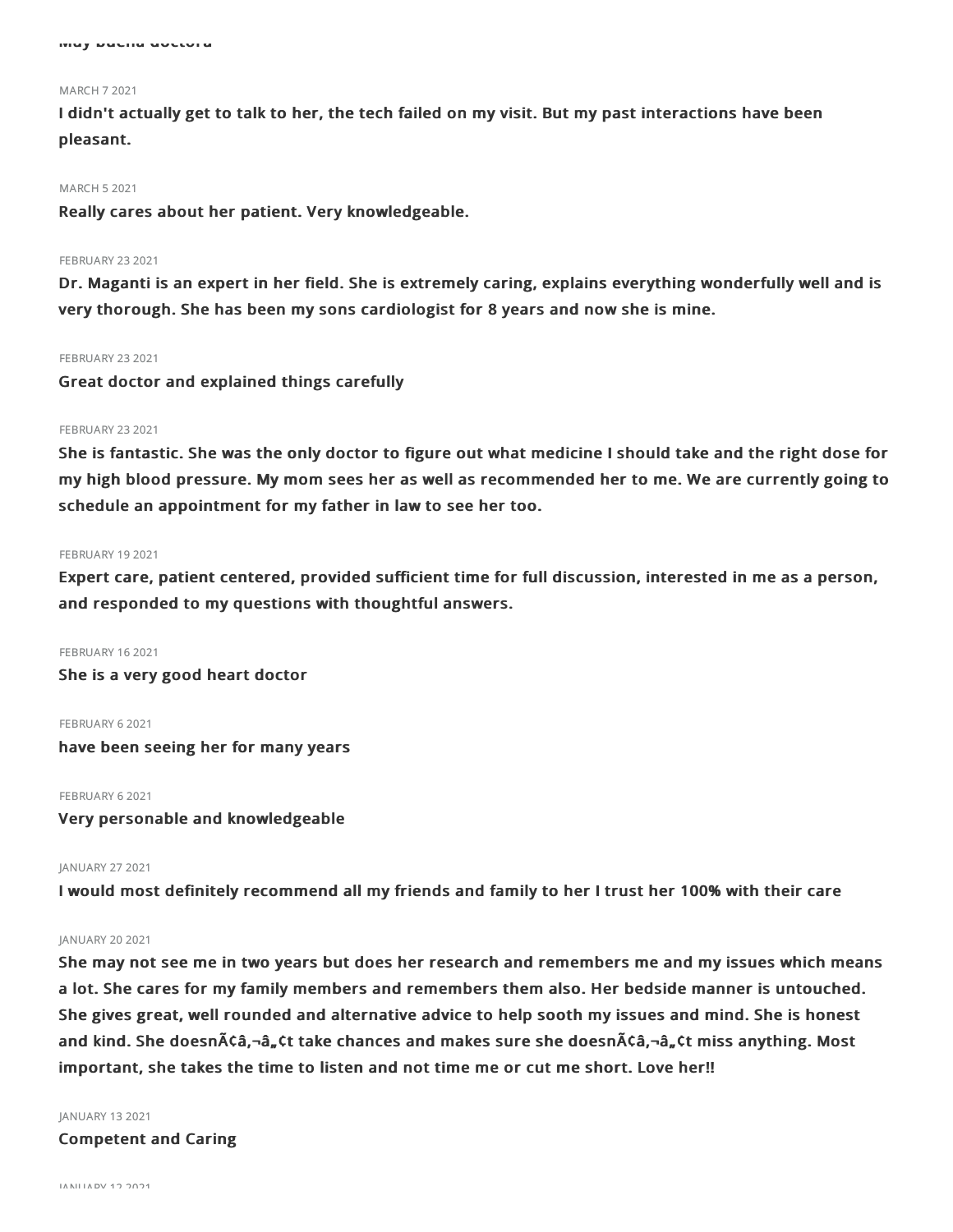#### JANUARY 122021

She is kind and precise.

# JANUARY 102021

Dr Kameswari was very nice in explaining my test results and future recommendations on how she will proceed. She was recommended to me and I am glad to have listened.

#### JANUARY 82021

Excellent physician; superb knowledge and bedside manner.

# DECEMBER 222020

When she talks to me she puts me at ease.

#### DECEMBER 22 2020

She is very thorough in discussing patient A ca,-a, cs concerns, options and answering questions. I feel that the teleconference was very productive.

#### DECEMBER 122020

Dr. Maganti is a thoughtful doctor who explains things very clearly and patiently.

#### DECEMBER 82020

She expressed a concern for my well being and provided good explanations for her examinations and processes.

#### DECEMBER 52020

We have the utmost confidence and trust in Dr Maganti's care, recommendations, treatment and capabilities.

#### DECEMBER 12020

She make sure you understand everything. She care about her patience. She is caring.

#### NOVEMBER 242020

she was very professional, very thorough and very nice. I feel I am in very good hands with my cardiac issues.

### NOVEMBER 242020

# Knowledgeable and personable

#### NOVEMBER 172020

She is very thorough and thoughtful in her care and incorporates your lifestyle into your care plan.

NOVEMBER 172020

# Very professional

#### NOVEMBER 32020

She is a great doctor. And very knowledgeable.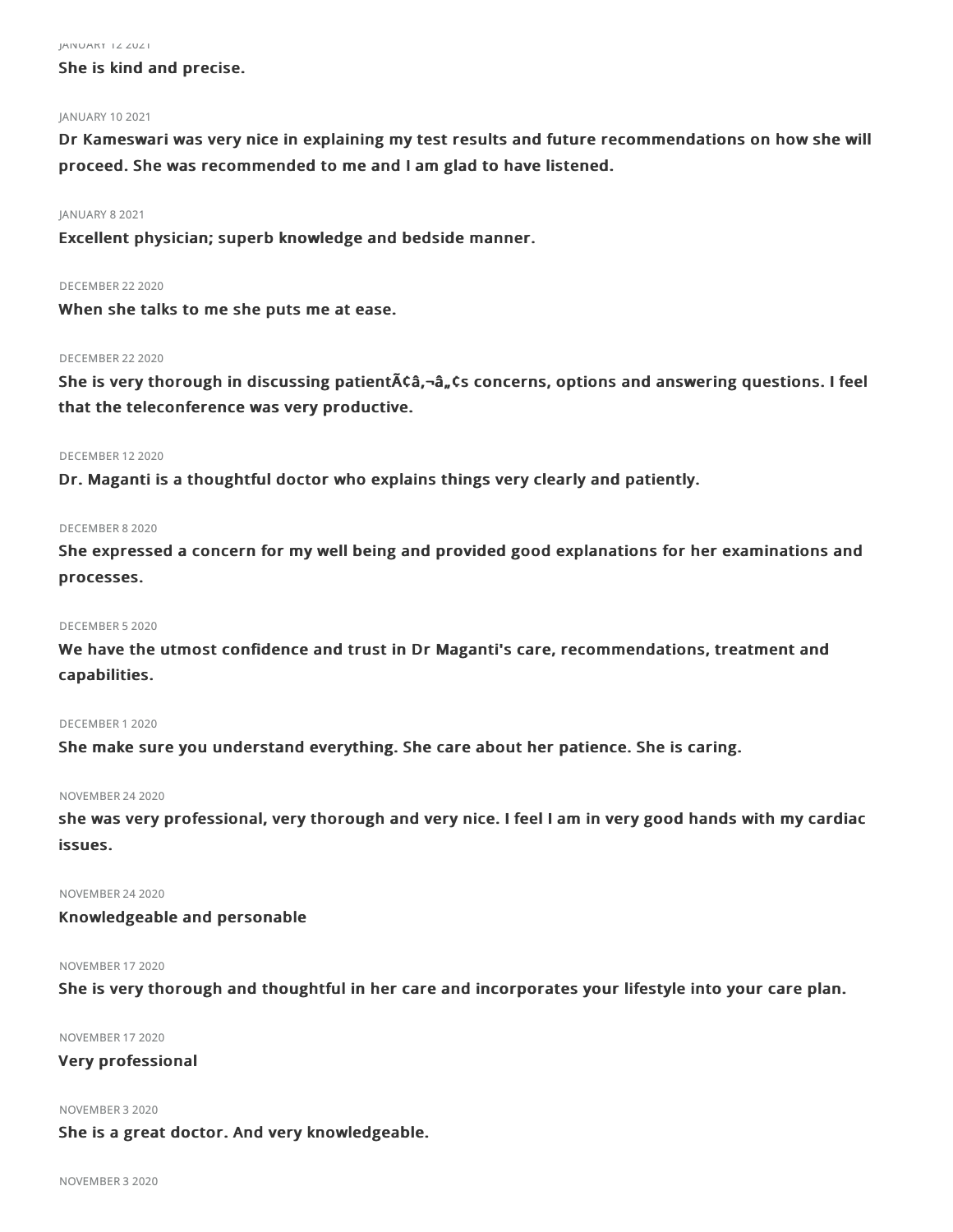The only thing is the wait time for the doctor. My appt was at 4pm and I wasn't seem until 4:30, 4:45pm or so.

#### OCTOBER 312020

She is a wonderful doctor and a great listener

### OCTOBER 282020

She is the best doctor I have ever had. She knows me as an individual patient. She listens to me and answers my questions completely. She explains things to me so I can understand and participate in my medical decisions in an informed way.

#### OCTOBER 282020

I have great confidence in the doctors and nurses!

# OCTOBER 272020

I love her. Dr. M is the best doctor I've ever had.

### OCTOBER 272020

She's a terrific doctor. You can trust your heart health to her!

#### OCTOBER 272020

Dr. Maganti is a great doctor. She listens to the patient and formulates a response. Her bedside manner is perfect! Highly recommend Dr. Maganti.

#### OCTOBER 272020

Very personabal and looks to help her patient to get healthy....

# OCTOBER 272020

Dr. Magonti has a great bed side manner and. A excellent Dr. Who cares about her patients...very knowledgeable in the cardiovascular field of medicine....

### OCTOBER 242020

cares about her patients

# OCTOBER 242020

have had great care over the last 17 years

# OCTOBER 20 2020

I would recommend Dr. Maganti because I am certain that my heart issues have greatly improved because of her attention to detail, and excellent care.

# OCTOBER 20 2020

My cardiologist, Dr. Maganti is the best! She takes time to listen to my concerns and answers all of my questions thoroughly.

# OCTOBER 20 2020

She stays on top of my situation and genuinely cares.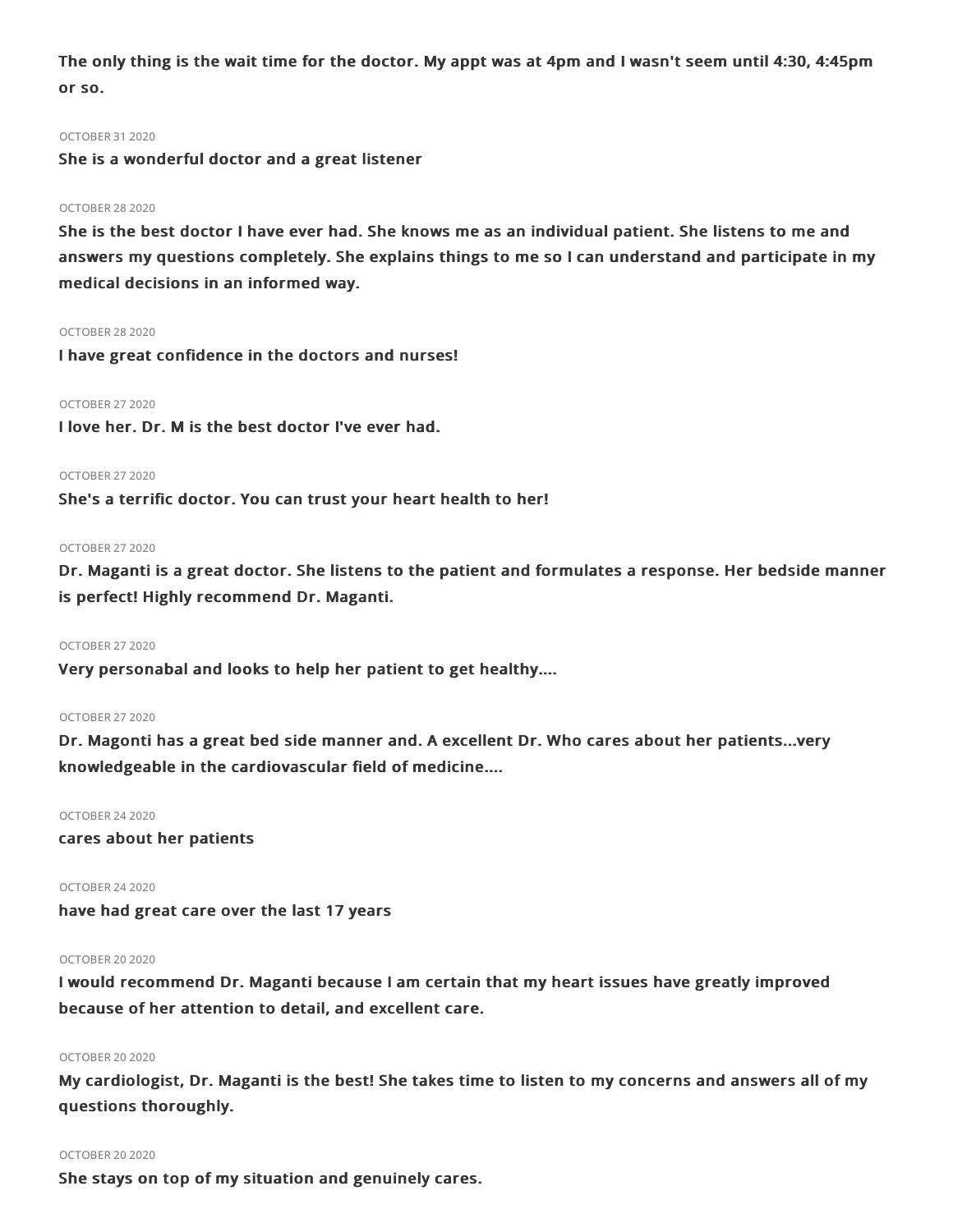#### OCTOBER 20 2020

Very responsive. Extremely comfortable with M.D. and staff.

#### OCTOBER 192020

She seemed genuinely concerned for my well being.

#### OCTOBER 192020

Your reputation and my past experience with Northwestern.

#### OCTOBER 182020

She is caring and yet clear about my symptoms and plan for recovery.

#### OCTOBER 182020

Straight forward information in an understandable dialogue. Accommodating when my phone acts up.

# OCTOBER 132020

# Expertise and genuine care

# OCTOBER 132020

She was very knowledgable and helpful

### OCTOBER 132020

The doctor was very knowledgable and very helpful

# OCTOBER 132020

Doctor Maganti is very professional and very friendly.

#### OCTOBER 102020

I totally trust Dr Maganti's knowledge. She explains everything. I can tell she genuinely cares.

OCTOBER 102020 Great service. The staff is personable and quick.

### OCTOBER 92020

I have always had confidence in Dr. Maganti.

#### OCTOBER 92020

They are a good, efficient group.

# OCTOBER 62020

You feel like she cares about you and she spends time with you

# OCTOBER 62020

The doctor Dr. Maganti has a wonderful bedside manner

# SEPTEMBER 29 2020

Top notch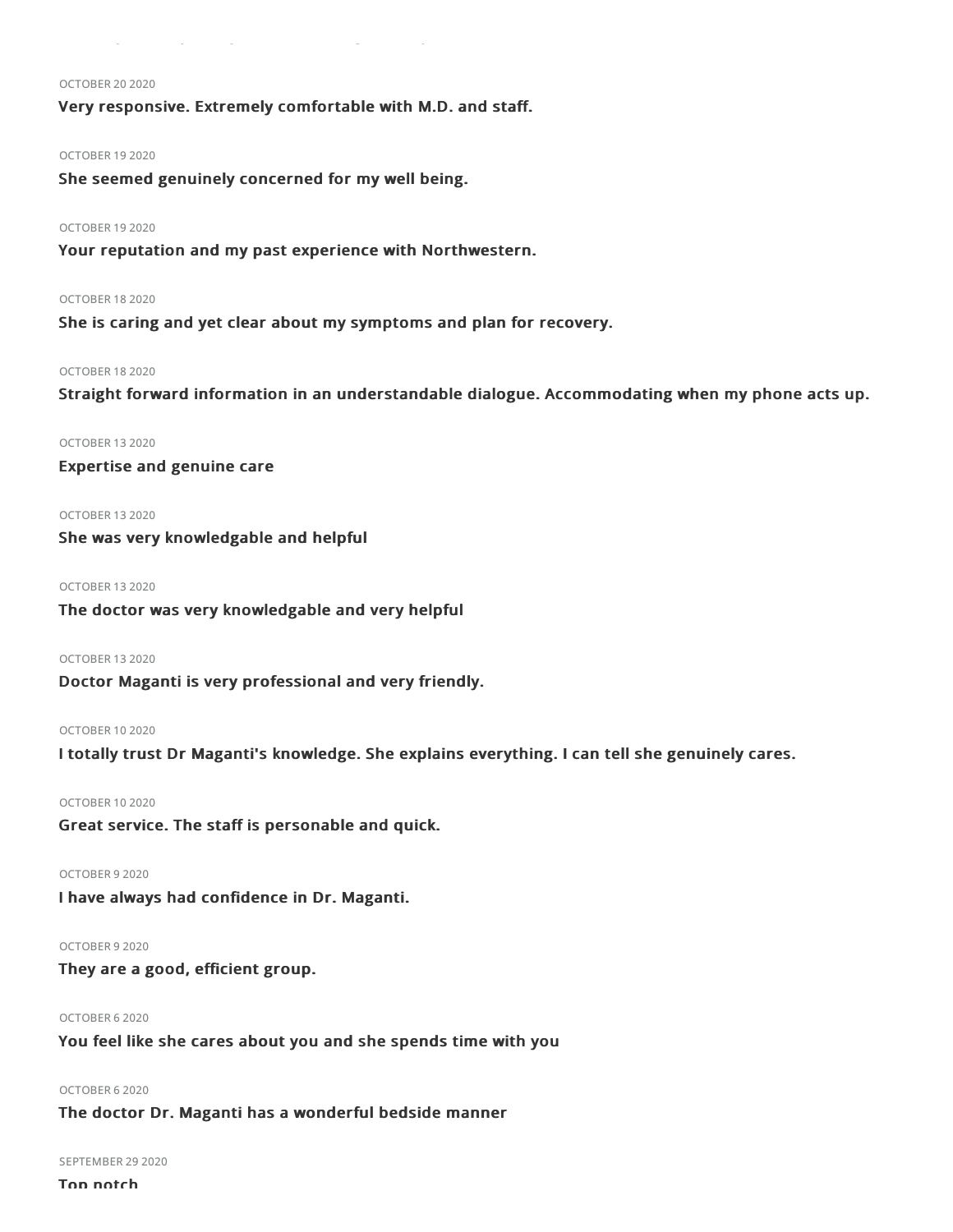Top notch

#### SEPTEMBER 29 2020

#### Dr was excellent

# SEPTEMBER 27 2020

Not only is Dr. Maganti exceptionally knowledgeable, but she explains cardiac issues in a very calm and understanding way. She also seems very practical and wants to meet her patients with their lifestyles in mind.

# SEPTEMBER 27 2020

I feel confident that my physician has the expertise to halp manage my cardiac issues

#### SEPTEMBER 22 2020

Dr. Maganti explained my condition and the treatments available. Her physical exam was very thorough.

#### SEPTEMBER 22 2020

All of the staff I encountered were professional and friendly. My wait times were insignificant. My physician was great.

#### SEPTEMBER 22 2020

She is compassionate, thorough and well-informed.

SEPTEMBER 22 2020

Excellent care.

SEPTEMBER 16 2020 We trust her.She is very thorough

SEPTEMBER 16 2020 we really like Dr.Maganti for Fred's care.She listens to what we say and engages with us.Most important!

SEPTEMBER 15 2020 She has been always very thorough.

SEPTEMBER 15 2020 Very efficient and competent personnel.

SEPTEMBER 142020

Extremely knowledgeable and human! She cares

# Languages Spoken

Hindi

Telugu